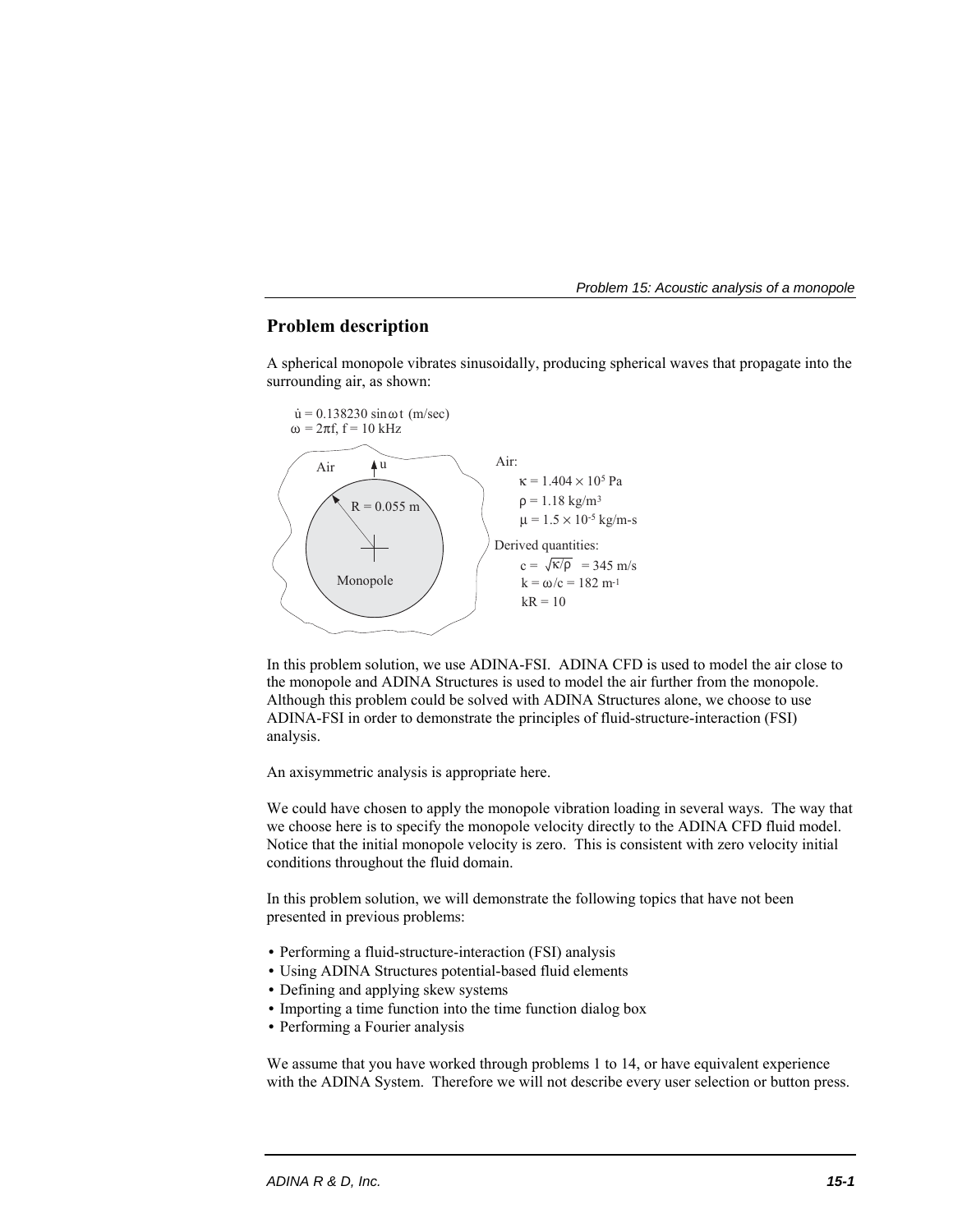# **Before you begin**

Please refer to the Icon Locator Tables chapter of the Primer for the locations of all of the AUI icons. Please refer to the Hints chapter of the Primer for useful hints.

This problem cannot be solved with the 900 nodes version of the ADINA System because the 900 nodes version of the ADINA System does not include ADINA-FSI.

The data for the time function is stored in a separate file prob15\_tf.txt. You need to copy the file prob15\_tf.txt from the folder samples\primer into a working directory or folder before beginning this analysis.

### **Invoking the AUI and choosing the finite element program**

Invoke the AUI and set the Program Module drop-down list to ADINA Structures. Choose Edit $\rightarrow$ Memory Usage and make sure that the ADINA/AUI memory is at least 48 MB.

The memory allocation is required to perform the animations at the end of this example.

# **Defining model geometry**

The top figure on the next page shows the key geometry used in defining this model.

Surface S1 will be meshed with ADINA CFD elements and surface S2 will be meshed with ADINA Structures potential-based fluid elements.

Line L3 will be used to define a potential-interface of type infinite. When the AUI generates the data file, this potential-interface will create ADINA Structures potential interface elements of type infinite.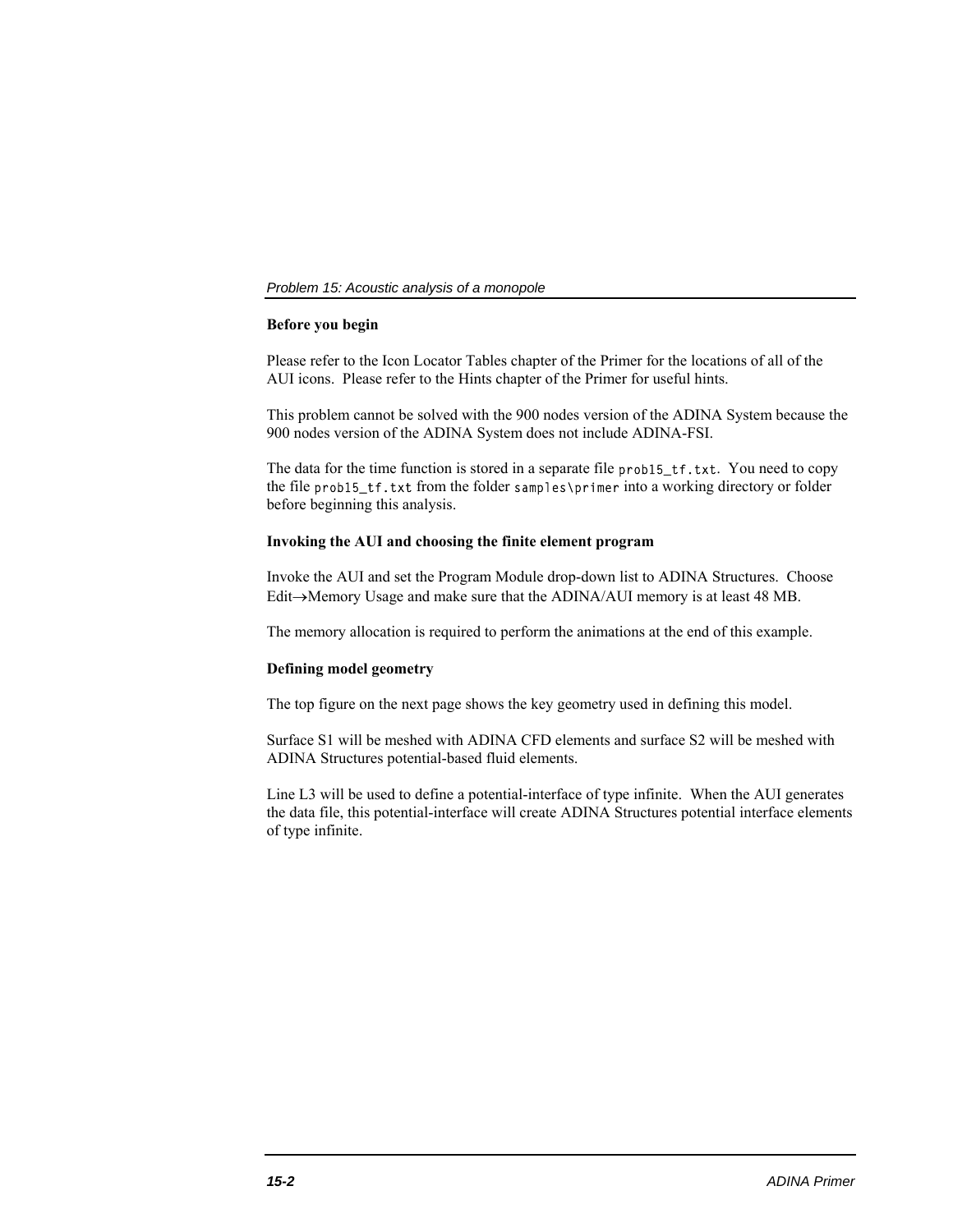

The next figure shows the fluid-structure interface used in this problem. Notice that the fluidstructure boundary must be defined in both the ADINA Structures input and in the ADINA CFD input.

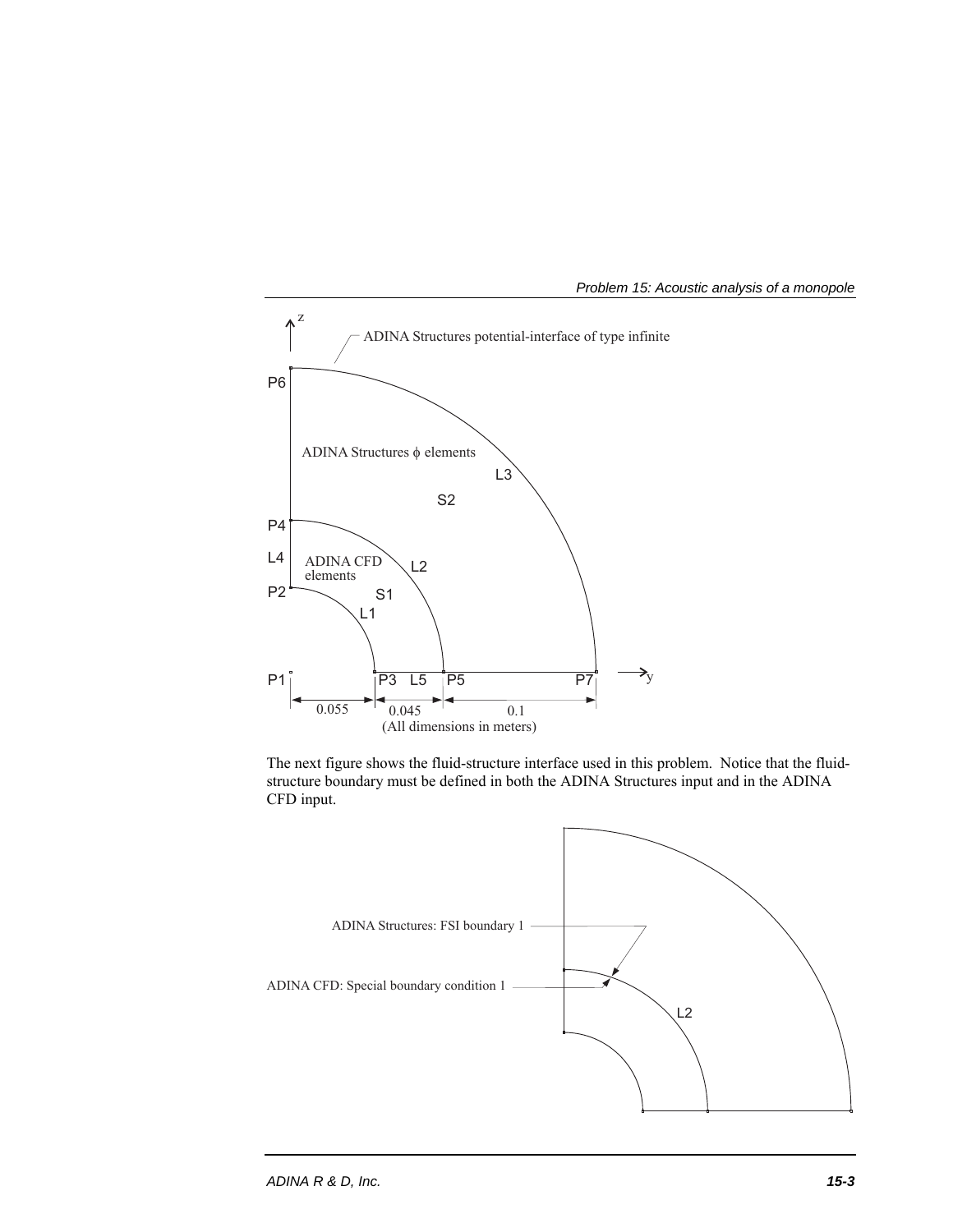*Problem 15: Acoustic analysis of a monopole* 

Click the Define Points icon  $L^{\overline{H}}$ , enter the following information into the table (remember to leave the X1 column blank), then click OK.

| Point $#$ | X <sub>2</sub> | X <sub>3</sub> |
|-----------|----------------|----------------|
|           | 0              | 0              |
| 2         | 0              | 0.055          |
| 3         | 0.055          | 0              |
|           | 0              | 0.1            |
| 5         | 0.1            | 0              |
| 6         | 0              | 0.2            |
|           | 0.2            | 0              |
|           |                |                |

Now we define the arc lines. Click the Define Lines icon and add the following lines:

| Line Number | Tvne | Defined by     | ÞТ | ∑enter ∶ |
|-------------|------|----------------|----|----------|
|             | Arc  | P1, P2, Center |    |          |
|             | Arc  | P1, P2, Center |    |          |
|             | Arc  | P1, P2, Center |    |          |

Next we add the straight lines on which we will assign boundary conditions later:

| Line Number |          | Type Point 1 Point 2 |  |
|-------------|----------|----------------------|--|
|             | Straight |                      |  |
|             | Straight |                      |  |

Click OK to close the line dialog box.

Finally we define the surfaces. Click the Define Surfaces icon and enter the following surfaces:

| Surface Number Type Point 1 Point 2 Point 3 Point 4 |               |  |  |
|-----------------------------------------------------|---------------|--|--|
|                                                     | <b>Vertex</b> |  |  |
|                                                     | 2 Vertex      |  |  |

Click OK to close the dialog box. The graphics window should look something like the figure on the next page.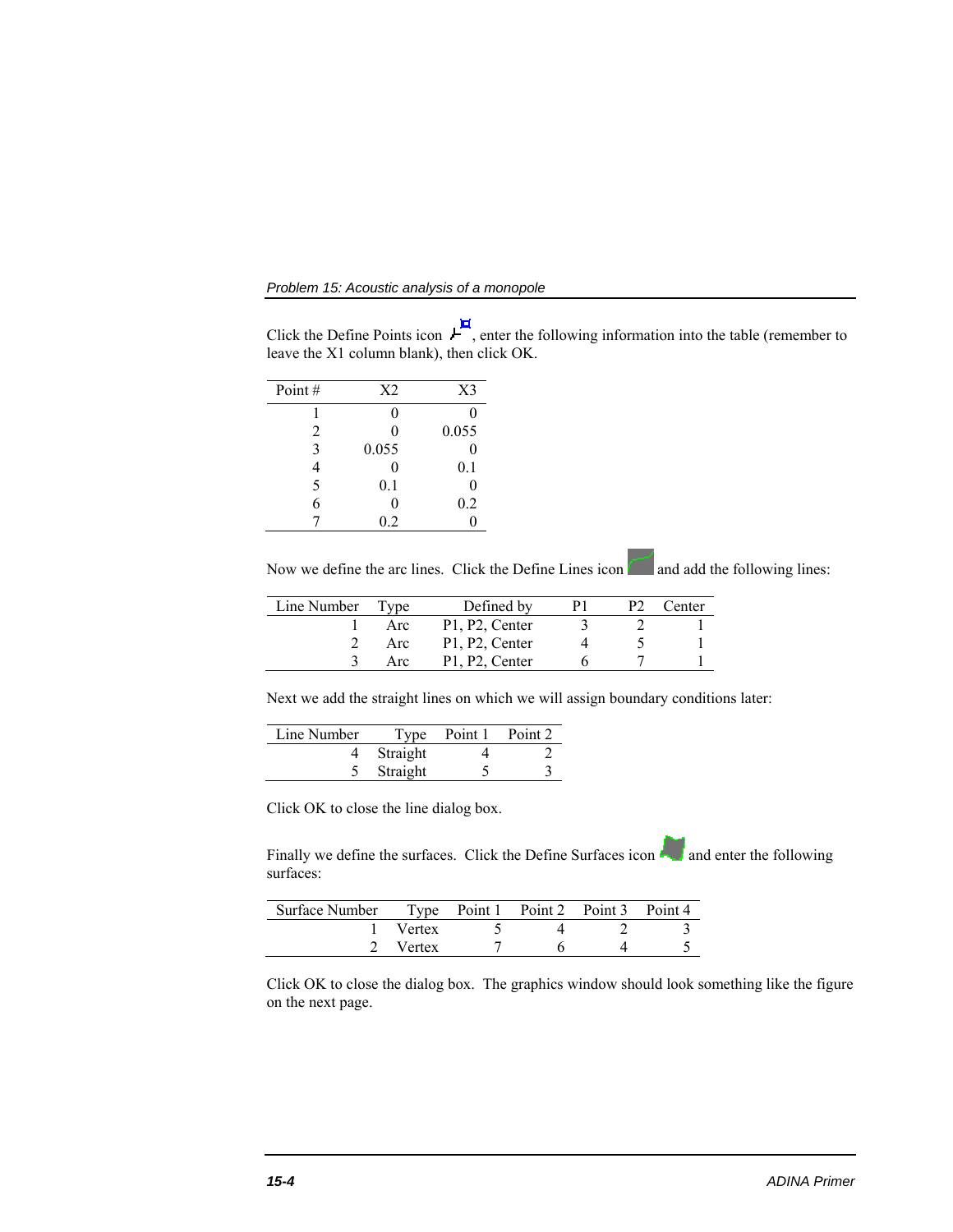*Problem 15: Acoustic analysis of a monopole* 



# **Defining subdivision data**

We will use a  $10 \times 20$  mesh for the ADINA CFD fluid region and a  $10 \times 60$  mesh for the ADINA Structures fluid region. Click the Subdivide Surfaces icon  $\Box$ , select surface number 1, set the Number of Subdivisions in the u- and v-directions to 10 and 20 respectively, then click Save. Now select surface number 2, set the Number of Subdivisions in the u- and v-directions to 10 and 60 respectively, then click OK.

The graphics window should look something like the figure on the next page.

### **ADINA Structures: Defining model control data**

*Problem heading:* Choose Control->Heading, enter the heading "Problem 15: 10 kHz monopole, ADINA Structures input" and click OK.

*Analysis type:* Set the Analysis Type drop-down list to Dynamics-Implicit.

*FSI analysis:* Set the Multiphysics Coupling drop-down list to "with CFD".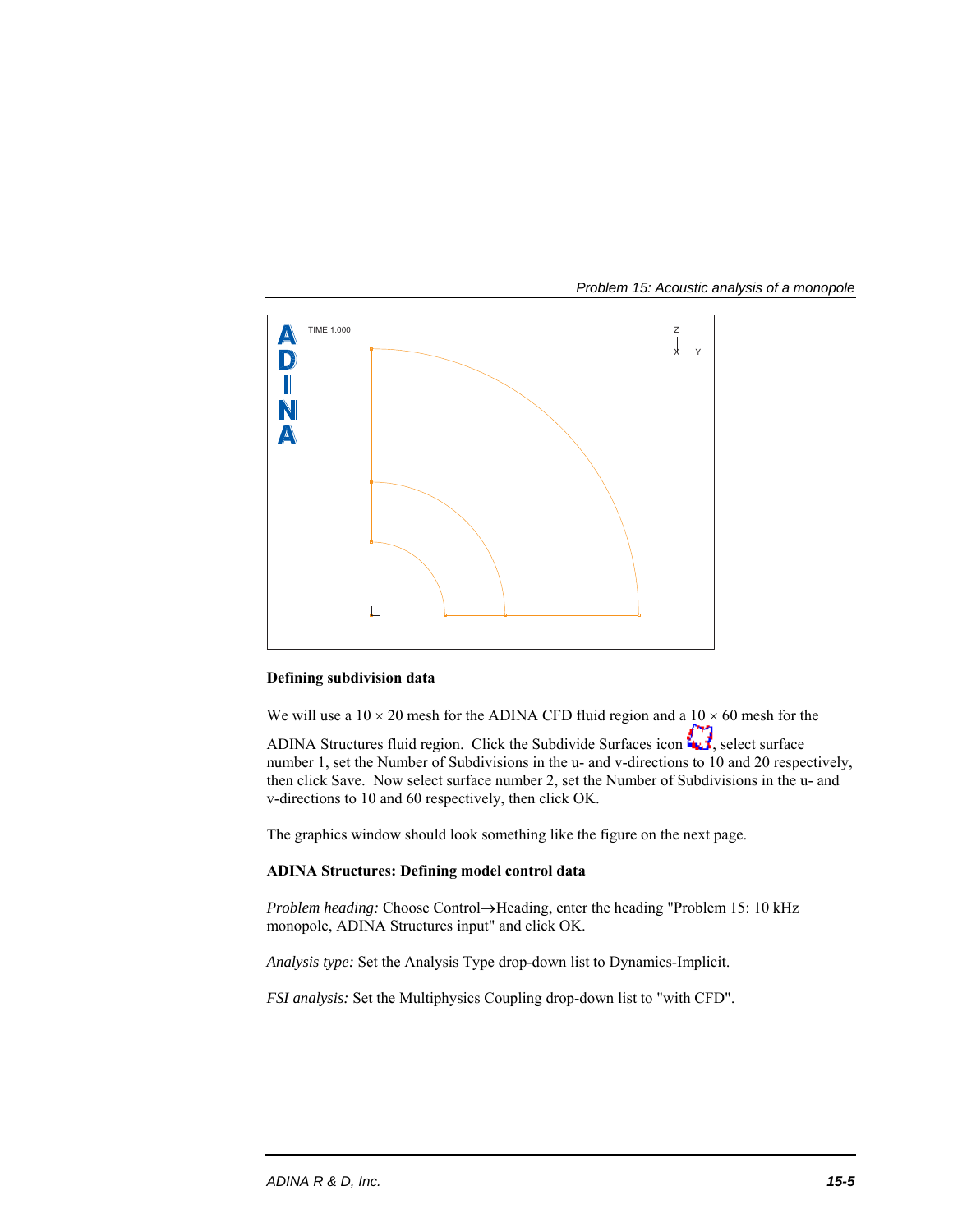*Problem 15: Acoustic analysis of a monopole* 



### **ADINA Structures: Defining the fluid-structure boundaries**

In this problem, a fluid-structure boundary is used at the interface between the ADINA Structures and ADINA CFD domains. Choose Model $\rightarrow$ Boundary Conditions $\rightarrow$ FSI Boundary, add Boundary Number 1, enter 2 in the first row of the table and click OK.

### **ADINA Structures: Defining the material**

Click the Manage Materials icon  **and click the Potential-based Fluid button. In the** Define Potential-based Fluid Material dialog box, add material 1, set the Bulk Modulus to 1.404E5, the Density to 1.18 and click OK. Click Close to close the Manage Material Definitions dialog box.

#### **ADINA Structures: Defining the potential-interface**

Choose Model->Boundary Conditions->Potential Interface, add Potential Interface Number 1, set the Type to "Fluid – Infinite Region", set the Boundary Type to Spherical, set the Radius of Boundary to 0.2, enter 3 in the first row of the table and click OK.

# **ADINA Structures: Defining the fluid elements**

*Element group:* Click the Element Groups icon  $\Box$ , add element group 1, set the Type to 2-D Fluid, make sure that the Element Sub-Type is Axisymmetric, make sure that the Formulation is set to Linear Potential-Based Element and click OK.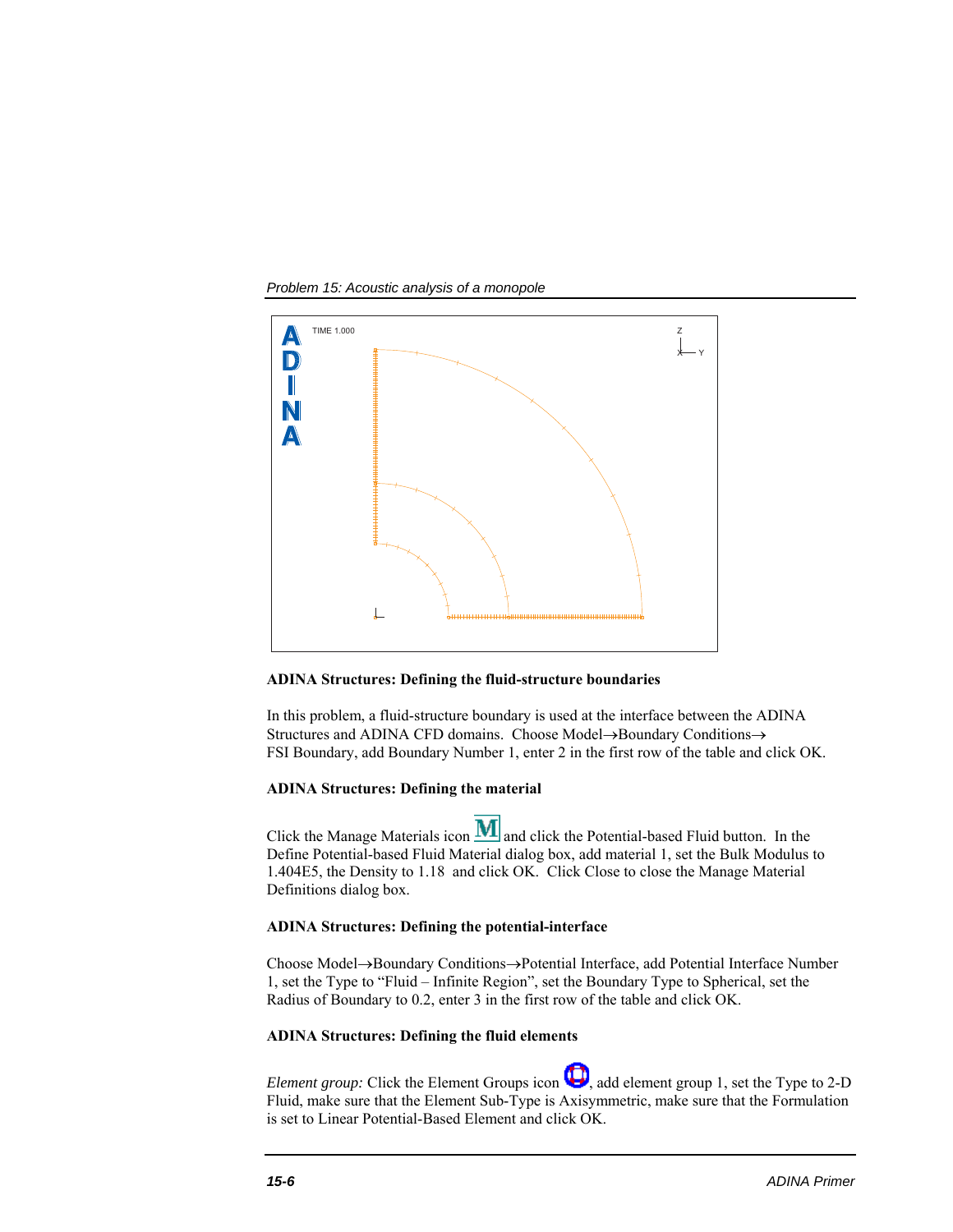*Element generation:* Click the Mesh Surfaces icon **Example 18**, set the "Nodes per Element" to 4, enter 2 in the first row of the table and click OK.

The graphics window should look something like this:



# **ADINA Structures: Generating the data file**

Click the Data File/Solution icon  $\Box$ , set the file name to prob15\_a, uncheck the Run Solution button (we don't want to run ADINA Structures by itself) and click Save.

Notice that the AUI writes "Model completion information for potential-based elements" into the Log Window. This is because the AUI completes the potential-based model when it generates the ADINA Structures data file. In this case the AUI does the following:

Creates 10 ADINA-CFD interface elements (these are potential-based interface elements between the ADINA Structures and the ADINA CFD models)

Generates and assigns skew systems to some of the nodes on the boundary between the ADINA Structures and ADINA CFD models (9 nodes).

Adds fixities to the nodes on the boundary between the ADINA Structures and ADINA CFD models in the direction of zero stiffness. The zero stiffness direction is tangential to the boundary (the AUI assigns the skew systems so that one direction is tangential to the boundary).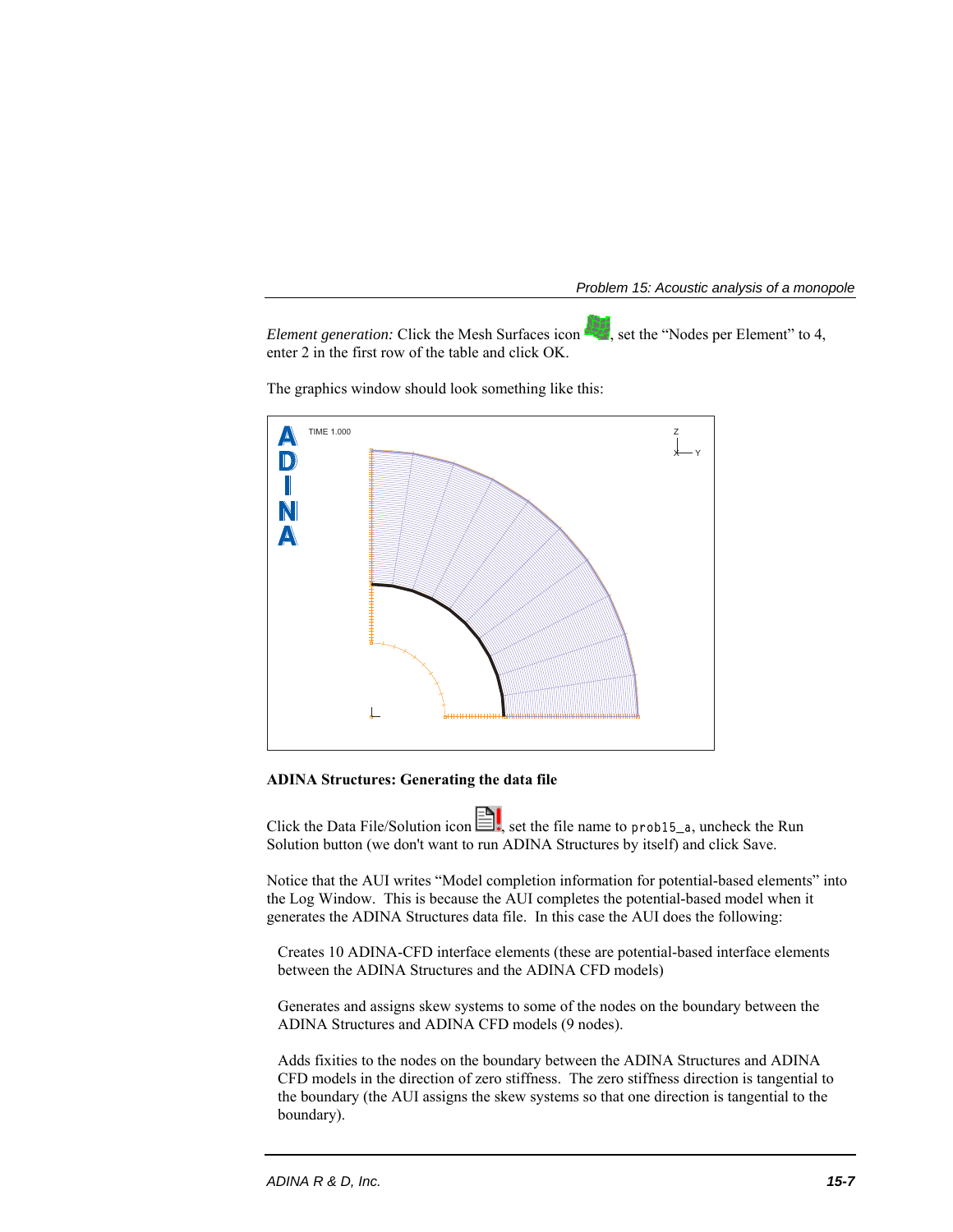The AUI also notes that there are 120 uncovered element sides (sides without any interface). These sides are treated as symmetric boundary conditions. Also there are two nodes that have both a free normal and structural normal. These nodes are on the intersection of the ADINA Structures / ADINA CFD boundary and the symmetric boundaries.

### **ADINA CFD: Defining model control data**

*Finite element program:* Set the Program Module drop-down list to ADINA CFD.

*Problem heading:* Choose Control->Heading, enter the heading "Problem 15: 10 kHz monopole, ADINA CFD input" and click OK.

*Analysis type:* Set the Analysis Type drop-down list to Transient. Then click the Analysis

Options icon  $\ddot{R}$ , set the Integration Method to Composite and click OK.

*FSI analysis:* Set the Multiphysics Coupling drop-down list to 'with Structures', then click the

Coupling Options icon  $\mathbf{C}$  to the right of this list. Set the FSI Solution Coupling to Direct and click OK.

*Flow assumptions:* Choose Model->Flow Assumptions, set the Flow Dimension to 2D (in YZ Plane), uncheck the "Includes Heat Transfer" button, set the "Flow Type" to Slightly Compressible and click OK.

*Time steps:* Choose Control $\rightarrow$ Time Step, edit the first row of the table to be 150, 5.0E-6 and click OK.

### **ADINA CFD: Defining the boundary conditions**

*Fluid-structure boundary conditions:* Click the Special Boundary Conditions icon  $\frac{\overline{SBC}}{SAC}$ , add special boundary condition 1, set the Type to Fluid-Structure Interface and make sure that the Fluid-Structure Boundary # is 1. Enter 2 in the first row of the Line # table. Click Save to save special boundary condition 1.

*Wall boundary condition:* Add special boundary condition 2 and set the Type to Wall. Set the Slip Condition to Yes. Enter 4 and 5 in the first two rows of the Line # table, then click OK to close the dialog box.

When you click the Boundary Plot icon  $\mathbb{R}^3$ , the graphics window should look something like the figure on the next page.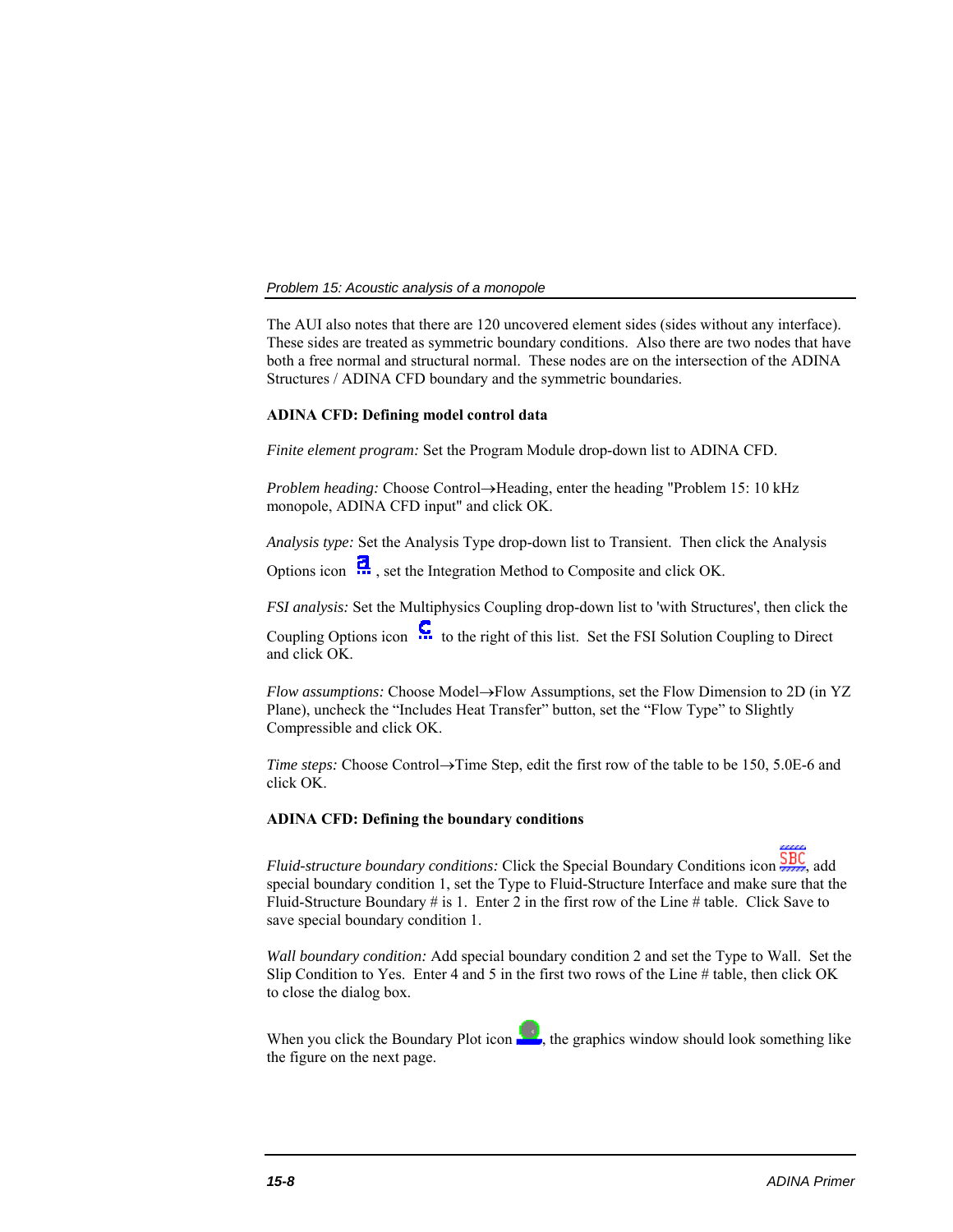

*Skew systems:* In preparation for prescribing the velocities, we need to define skew systems for the nodes on which we will prescribe velocities. At each node on line 1, the skew system directions are chosen to be normal and tangential to the line.

Choose Model $\rightarrow$ Skew Systems $\rightarrow$ Apply and click the Define... button. In the Define Skew Coordinate System dialog box, add skew system 1, set "Defined by" to Normal and click OK. In the Apply Skew Coordinate System dialog box, make sure that the Skew System # is 1 and set the Type to Edge/Line. In the first row of the table, set the Edge/Line # to 1, then click Apply. Notice that the value under the "Normal Direction" column is "Aligned with Axis 'C'" and that the value under the "Tangential Direction" column is "Aligned with Axis 'B'". Click OK to close the dialog box.

*Prescribed velocities:* Click the Apply Load icon  $\frac{1}{\sqrt{2}}$ , make sure that the Load Type is set to Velocity and click the Define... button to the right of the Load Number field. In the Define Velocity dialog box, add velocity 1, set the Y Prescribed Value to 0.0, the Z Prescribed Value to 0.138230 and click OK. In the Apply Load dialog box, set the "Apply to" field to Line, then, in the first row of the table, set the Line # to 1. Click OK to close the Apply Load dialog box.

Because the nodes on line 1 have skew systems, the Y direction load is actually applied in the B direction (tangential direction) and the Z direction load is actually applied in the C direction (normal direction).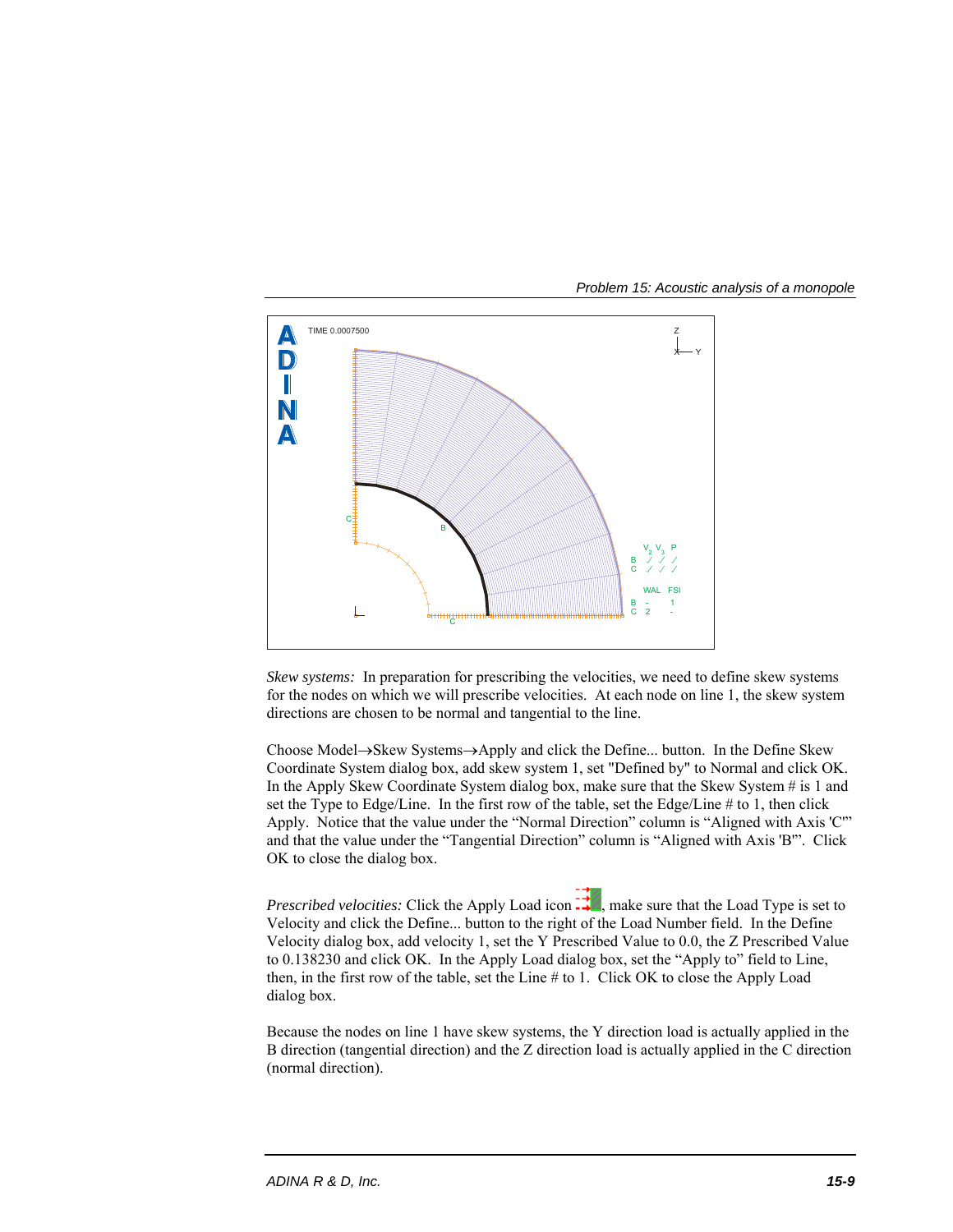*Time function:* Choose Control→Time Function, clear the table, import file prob15\_tf.txt and click OK. Prob15\_tf.txt contains a sinusoidal time function with unit amplitude and frequency of 10 kHz.

To plot the load, click the Load Plot icon ... Unfortunately, at the end of the solution, the load has zero amplitude. So, click the First Solution icon  $\blacksquare$ , then click the Next Solution icon several times until the displayed time is  $2.500E-05$ . Click the Load Plot icon twice to replot the loads. The graphics window should look something like this:



# **ADINA CFD: Defining the material**

Click the Manage Materials icon  $\bf{M}$  and click the Laminar button. In the Define Laminar Material dialog box, add material 1, set the Viscosity to 1.5E-5, the Density to 1.18, the Fluid Bulk Modulus to 1.404E5 and click OK. Click Close to close the Manage Material Definitions dialog box.

# **ADINA CFD: Defining the elements**

*Element group:* Click the Element Groups icon  $\bigoplus$ , add group 1, make sure that the Type is 2-D Fluid and the Sub-Type is Axisymmetric, then click OK.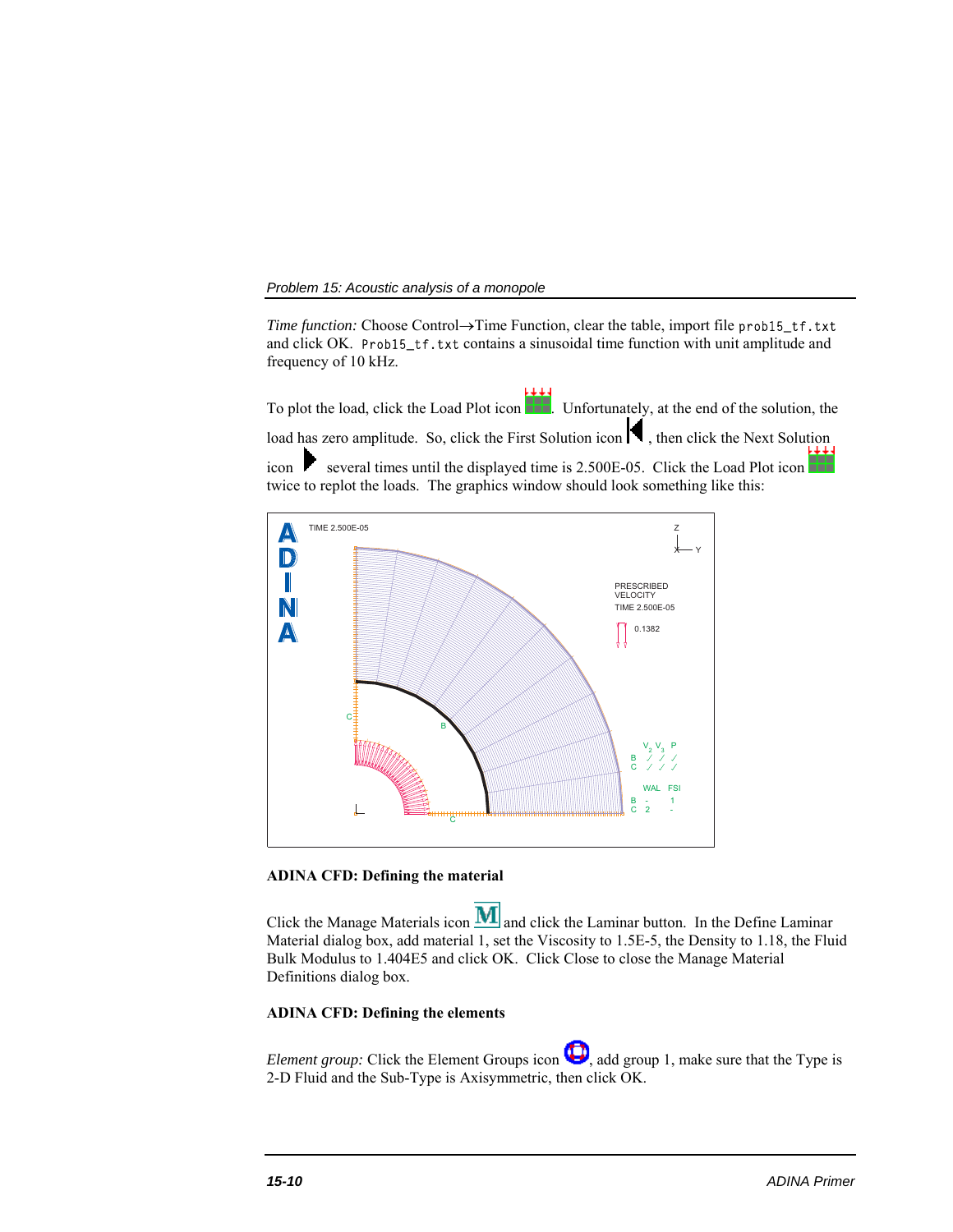*Element generation:* Click the Mesh Surfaces icon **Fig.**, enter 1 in the first row of the table and click OK. The graphics window should look something like this:



**ADINA CFD: Generating the data file**

Click the Data File/Solution icon  $\Box$ , enter file name prob15\_f, uncheck the Run Solution button (we don't want to run ADINA CFD by itself) and click Save.

# **Running ADINA-FSI**

Click the Save icon  $\Box$  and save the database to file prob15. Choose Solution  $\rightarrow$ Run ADINA-FSI, click the Start button, select file prob15\_f, then hold down the Ctrl key and select file prob15\_a. The File name field should display both file names in quotes. Then click Start. When ADINA-FSI finishes, close all open dialog boxes.

### **Post-processing strategy**

ADINA-FSI creates two porthole files, one for ADINA Structures and one for ADINA CFD. We post-process the results for both models simultaneously.

Set the Program Module drop-down list to Post-Processing (you can discard all changes).

Click the Open icon **and** and open porthole file prob15\_a. Then click the Open icon **a**nd open porthole file prob15\_f.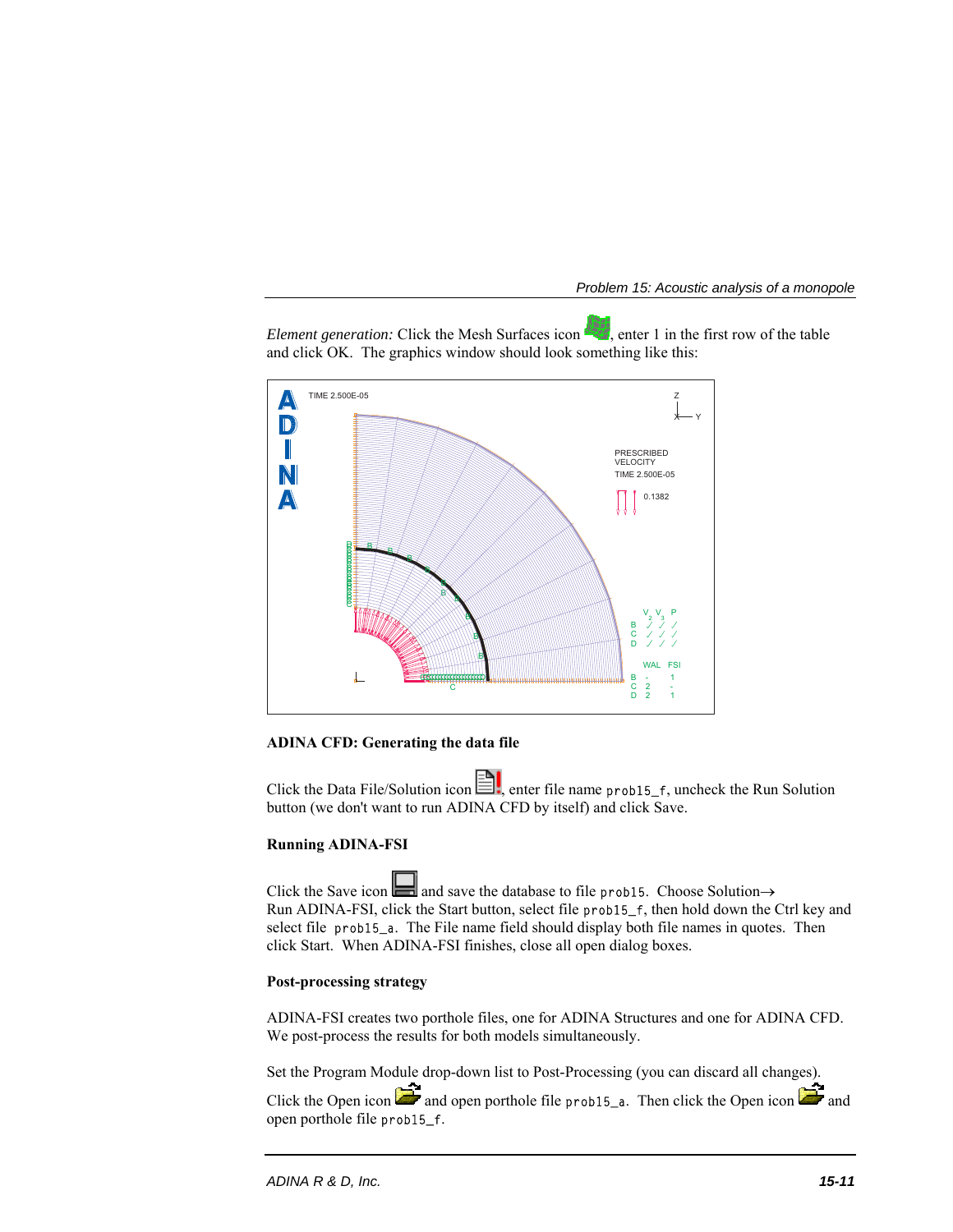We compare the finite element solution with the following analytical solution. The analytical solution for the pressure amplitude as a function of the distance from the center of the monopole is

$$
p(r) = \frac{R}{r} p(R), \quad p(R) = \frac{\omega \dot{u} \rho R}{\sqrt{(kR)^2 + 1}}
$$

where *r* is the distance from the center of the monopole. Accordingly we expect that, at a given time, a plot of  $r \cdot p(r)$  versus *r* is sinusoidal with an amplitude of

 $R \cdot p(R) = 3.084$  N/m and period of  $\lambda = \frac{c}{f} = 3.45 \times 10^{-2}$  m.

# **Displaying the waves**

We need to define variables corresponding to  $r \cdot p(r)$ . First we define a variable for r, then we define two variables for  $r \cdot p(r)$ , one variable for the ADINA CFD pressures and one variable for the ADINA Structures pressures.

Choose Definitions $\rightarrow$ Variable $\rightarrow$ Resultant, add Resultant name R, define it as

SQRT(<Y-COORDINATE>\*\*2 + <Z-COORDINATE>\*\*2)

and click Save (hint, you can type the resultant in upper, lower or mixed upper and lower case). Now add Resultant name R\_P\_S, define it as

```
R * FE_PRESSURE
```
and click Save. (We use FE\_PRESSURE to access the pressures directly calculated by the ADINA Structures potential-based fluid elements.), Finally add Resultant name R\_P\_CFD, define it as

R \* NODAL\_PRESSURE

and click OK. (We use NODAL\_PRESSURE to access the pressures calculated by the ADINA CFD fluid elements.)

Now we present these variables as band plots. Click the Model Outline icon  $\bigcirc$ , then click the Create Band Plot icon  $\Box$ , set the Band Plot Variable to (User Defined: R\_P\_CFD) and click Apply, then set the Band Plot Variable to (User Defined: R\_P\_S) and click OK.

The graphics window should look something like the figure on the next page. The plot shows the spherical nature of the waves, with maximum amplitude and wavelength comparable to the solution given above.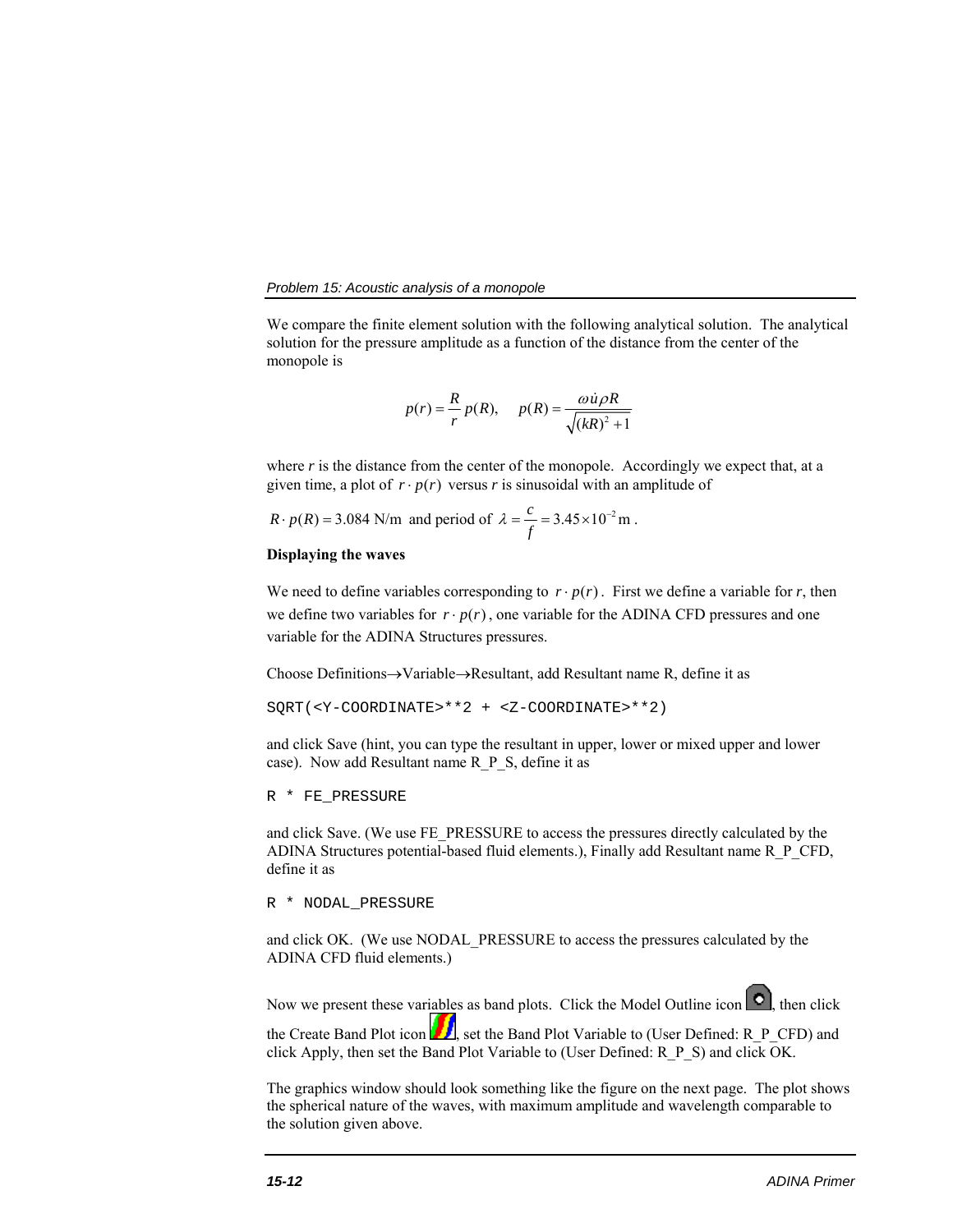

*Problem 15: Acoustic analysis of a monopole* 

To create an animation, click the Movie Load Step icon  $\boxed{\ddot{\ddot{\Omega}}}$ . When the movie shoot is

finished, click the Animate icon  $\blacksquare$ . The animation shows the outwards motion of the waves. The absorption of the waves by the infinite potential-based interface elements is also apparent.

# **Performing a Fourier analysis of the pressure time history**

Let = sexamine the solution at one point in the model in more detail. We choose to examine the pressure from the ADINA Structures (solid) model at point P5 (at  $r = 0.1$  m). First we

need to determine the node number corresponding to this point. Click the Clear icon

then click the Node Symbols icon  $\mathbf{t}$  to display the mesh with nodal symbols. To show just the ADINA Structures model, expand the Zone entry in the Model Tree, right-click on 1. ADINA and choose Display. The graphics window should look something like the figure on the next page.

Now click the Query icon  $\Omega$  and click on the model to determine the node number of the indicated node. (You may need to enlarge the model to make it easier to select the node.) This node number should be 661.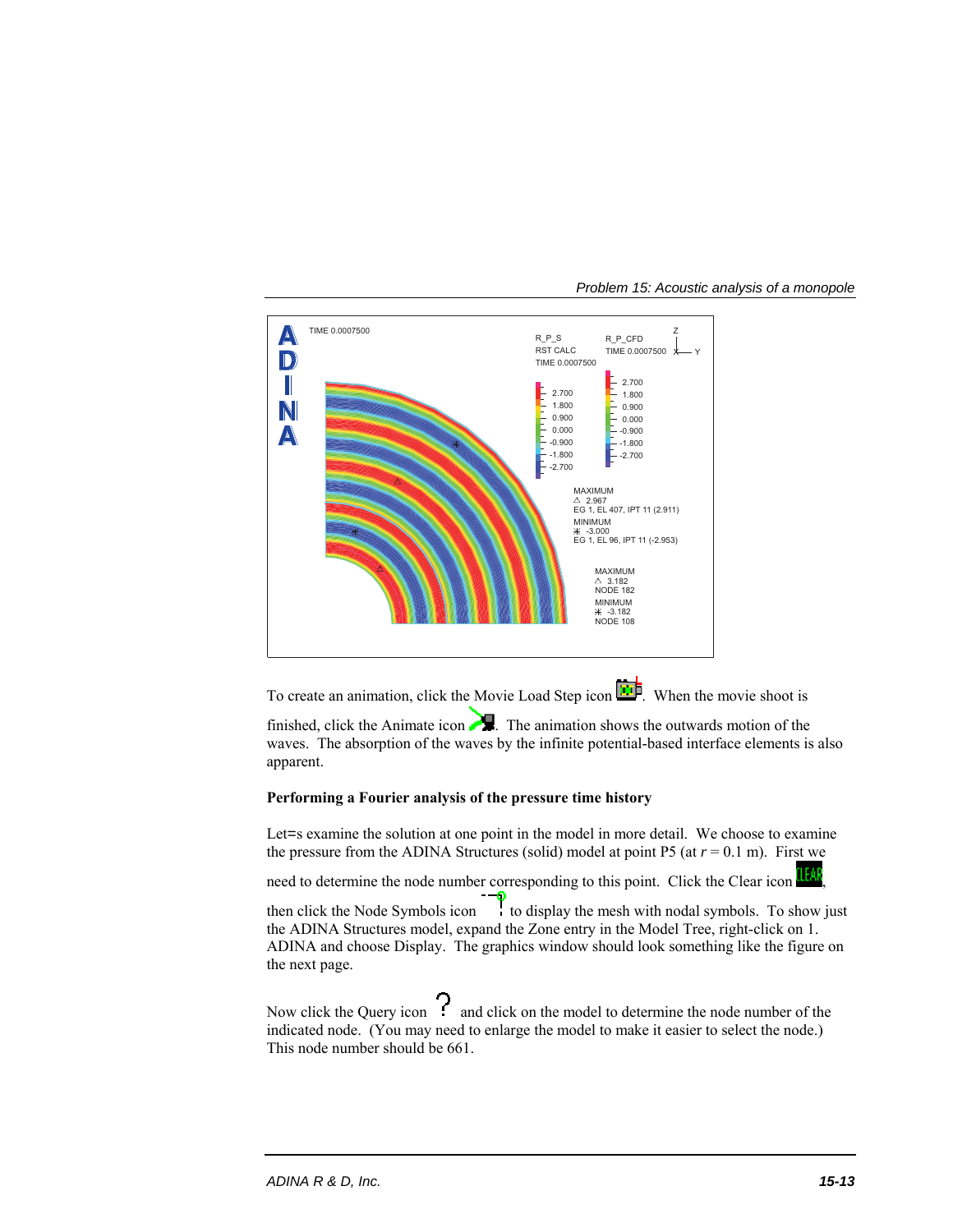*Problem 15: Acoustic analysis of a monopole* 



Before we can create the model point, we must change the current finite element program to ADINA Structures. Set the FE Model (not the Program Module!) drop-down list to ADINA Structures.

Create a model point corresponding to node 661 as follows: choose Definitions $\rightarrow$ Model Point $\rightarrow$ Node, add node point name N661, set the Node Number to 661 and click OK.

Let=s plot the pressure at node 661 as a function of time. Click the Clear icon  $\frac{1}{2}$ , then choose Graph->Response Curve (Model Point). In the Define Response Curve (Model Point) dialog box, set the Y Variable to (Stress:FE\_PRESSURE), set the Y Smoothing Technique to AVERAGED and click OK. The graphics window should look something like the top figure on the next page.

Now let=s do a Fourier analysis of the steady-state response. From the graph, we are close to steady-state by time  $2.5 \times 10^{-4}$ , so we choose as a time interval  $2.5 \times 10^{-4}$  to  $7.5 \times 10^{-4}$ . Click the Clear icon  $\frac{1-fA}{f}$ , then choose Graph->Fourier Analysis. To set the time interval, click the

... button to the right of the Response Range field, make sure that the Response Range name is DEFAULT, set the Start Time field to 2.5E-4 and click OK to close the Define Response Range Depiction dialog box. In the Fourier Analysis dialog box, set the Variable to (Stress:FE\_PRESSURE), set the Smoothing Technique to AVERAGED and click OK. The graphics window should look something like the bottom figure on the next page.

The Fourier analysis is consistent with the nearly sinusoidal time history.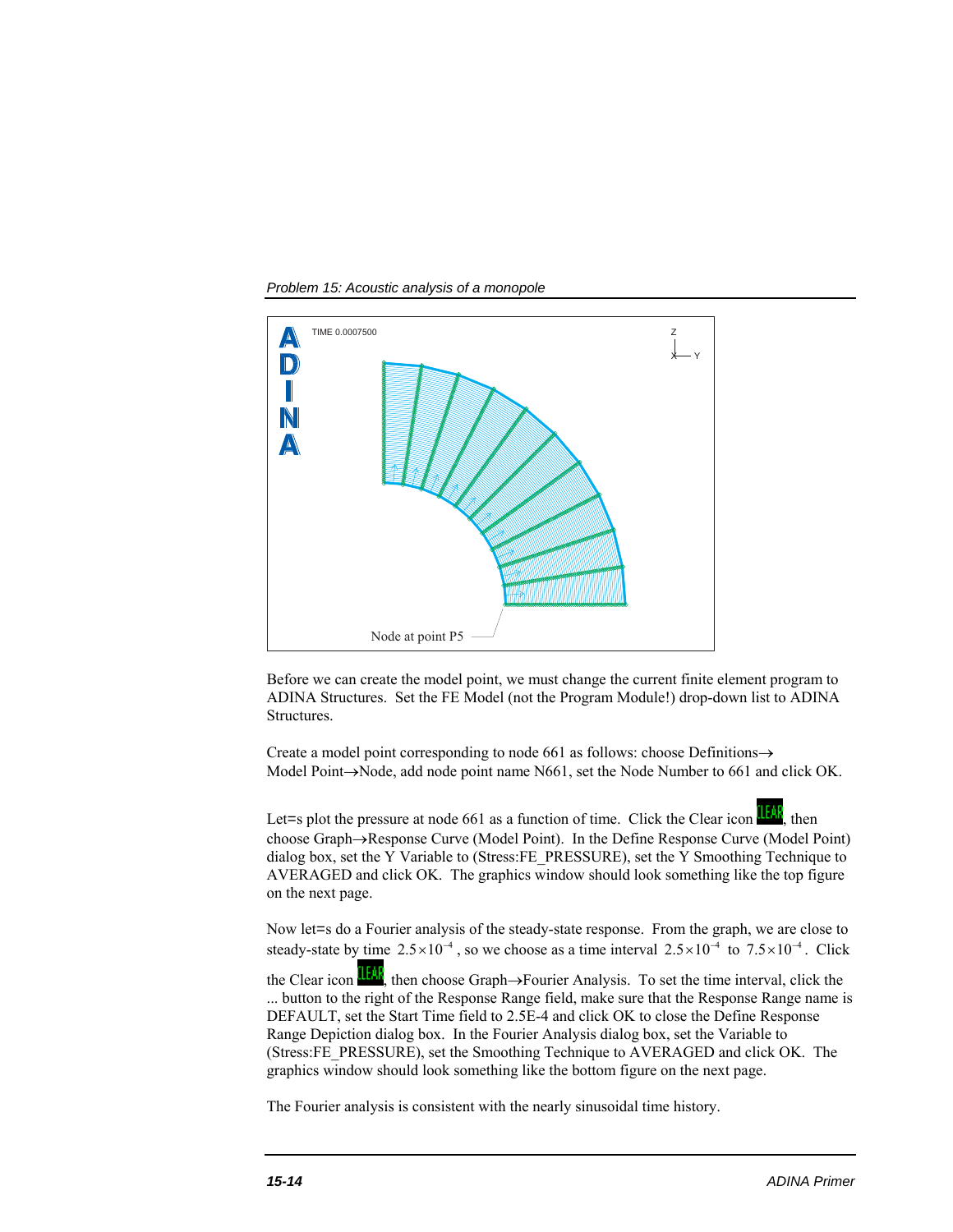





We want to examine the numerical values in the graph. Choose Graph->List. The amplitude at frequency 1.0000E+04 should be 2.98335E+01, which is close to the analytical pressure of 30.84 at  $r = 0.1$  m.

*Exiting the AUI:* Choose File $\rightarrow$ Exit to exit the AUI. You can discard all changes.